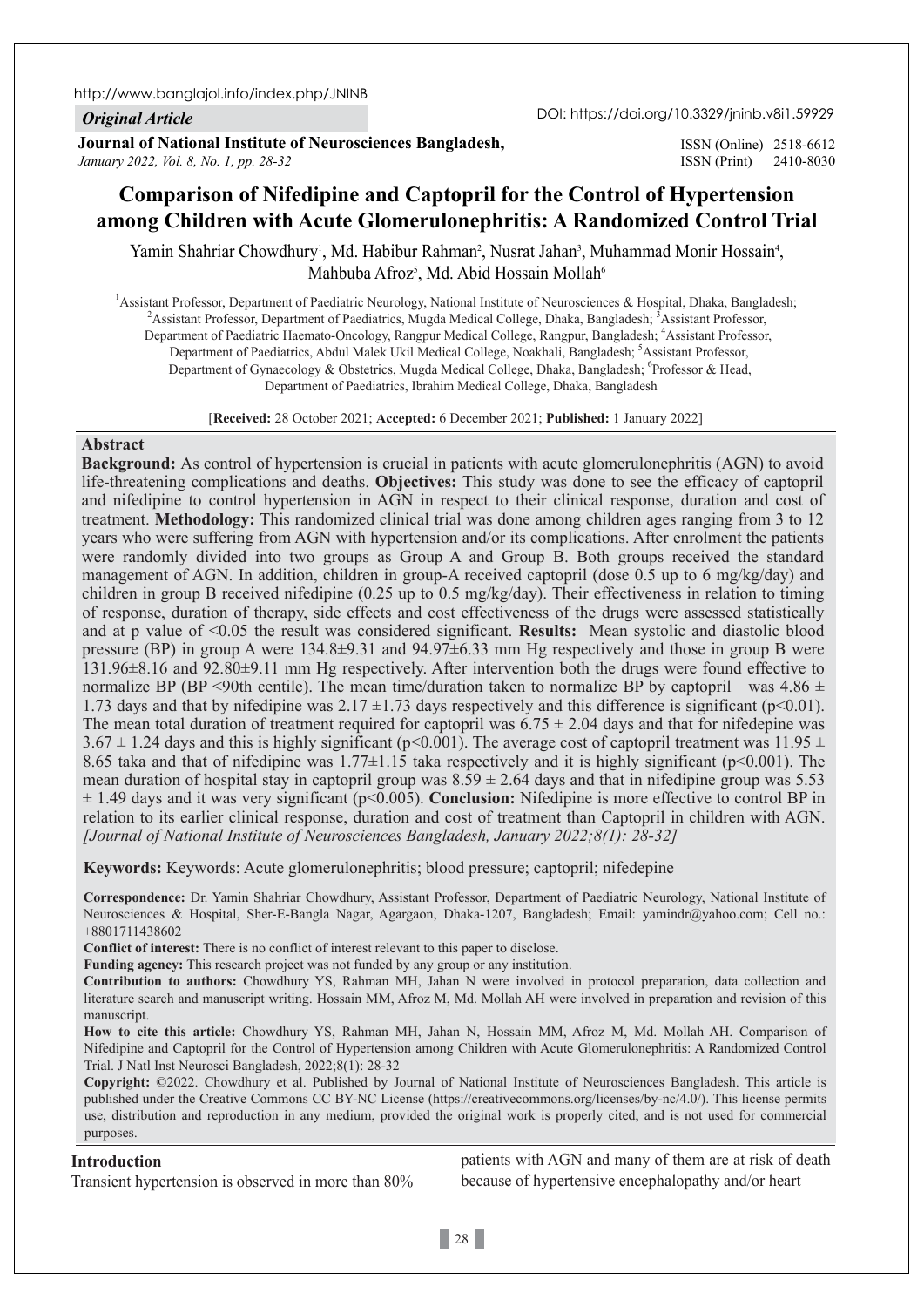failure<sup>1</sup>. The prognosis of AGN virtually depends on early and good control of hypertension<sup>2</sup>.

Reports on randomized clinical trials among the children with anti hypertensive drugs are limited<sup>1</sup>. However, the recommended anti-hypertensive agents are ACE inhibitor (captopril), Calcium channel blocker (nifedipine) and diuretics because they are generally effective and have minimum side effects. Some studies had shown the superiority of nifedipine in reducing BP in severe hypertension in children. Similarly captopril was also proved as effective in many studies. In clinical practice, sometimes there is dilemma about choosing the right anti-hypertensive agent. Therefore, the present study was designed to see the efficacy of these 2 drugs to control hypertension in children with AGN.

#### **Methodology**

It was a randomized clinical trial done in the department of Paediatrics at Dhaka Medical College Hospital, Bangladesh from July 2005 to June 2006 for a period of one year. The children with the age ranging from 4 to 12 years who suffered from acute glomerulonepritis with hypertension (BP above 95th centile) and/or with heart failure or encephalopathy were enrolled in the study. Patients whose BP was  $\leq$ 95th centile or who had acute renal failure were excluded from the study. After enrollment, the cases were fully assessed both clinically and with laboratory support. Blood pressure (BP) of the cases were measured following the standard procedure like appropriate sized cuff, lying posture and in calm and quite status of the patients. Along with other treatment and supports, anti-hypertensive drugs were selected randomly using a randomization table. Children received captopril was categorized as Group A (n=30) and those received nifedipine as Group B (n=30). The dose of captopril was ranging from 0.5 to 6 mg/kg/day in 2-3 divided doses as required<sup>3</sup> and that of nifedipine was (0.25 to 0.5 mg/kg/day) 3 . Blood pressure as well as other symptoms and signs including any complications were recorded every 2 hourly on the first day and every 6 hourly from the  $2<sup>nd</sup>$  day onward till the patients remain in the hospital. Investigations like Urine for R/M/E, blood CBC, hemoglobin, Serum creatinine, electrolytes, x-ray chest, ASO titre,  $C_3$  level were done and the results were recorded. The dose, efficacy, duration of therapy and adverse effects of the antihypertensive drugs, if any, in each group were noted. Antihypertensive drugs were discontinued when BP become normal (systolic and diastolic BP below 90th

centile for age and sex). If hypertension remained above 95th centile after 48 hours of any antihypertensive drug then the other one was decided to give. The time needed to bring BP below 90<sup>th</sup> percentile, the duration of antihypertensive therapy (i.e. the time for BP become <90th percentile), duration of hospital stay and outcome of patients in each group were recorded. The costing of each group was calculated. At the end of data collection, it was checked carefully. A master sheet was prepared first for the purpose of tabulation. Simple statistical analytical methods were used where necessary to process and present in data in table form. The patients were divided into the following age groups: <4 years, 4-7 years 11 months, 8-10 years and >10 years. AGN was defines as children aged 3-12 years suffering from gross hematuria, edema, hypertension and/or renal insufficiency<sup>4,5</sup> with or without history of sore throat or pyoderma were defined as AGN in this study. Hypertension was defined as an average systolic and/or average diastolic BP greater than or equal to the 95th percentile for age, sex and height, measured on admission<sup>6,7,8</sup>. Normal BP was defined as systolic and diastolic BP less than the 90th percentile for age, sex and height<sup>9,10</sup>. Prehypertension or borderline hypertension was again defined as average systolic or diastolic pressures between 90-95<sup>th</sup> percentile. Collected data were sorted and were screened for any discrepancy. The edited data were entered on to the template of SPSS version 11.0. For background variables and socio-demographic data descriptive statistics and relative frequency (percentage) was generated. Association between socioeconomic variables and related factors was assessed through chi square test. Level of significance was considered at p value less than 0.05. Multivariate analysis was done to determine individual risk factor adjusting for others Odds ratio and 95.0% CI was reported. Data were presented in the form of table and graphs. Descriptive statistics was presented with frequency table. Association was illustrated with cross tables and test statistics was added in the footnote of the table. Bar and pie charts were generated to illustrate descriptive statistics.

#### **Results**

The mean age of the children  $(n=60)$  was  $6.43\pm2.33$ years (age range 4 to 12 years). Among them more (48.3%) were in the 4 to 7 years age group than the 8 to 10 years (30.0%). The ratio between boys and girls was 2.53:1 (Figure I).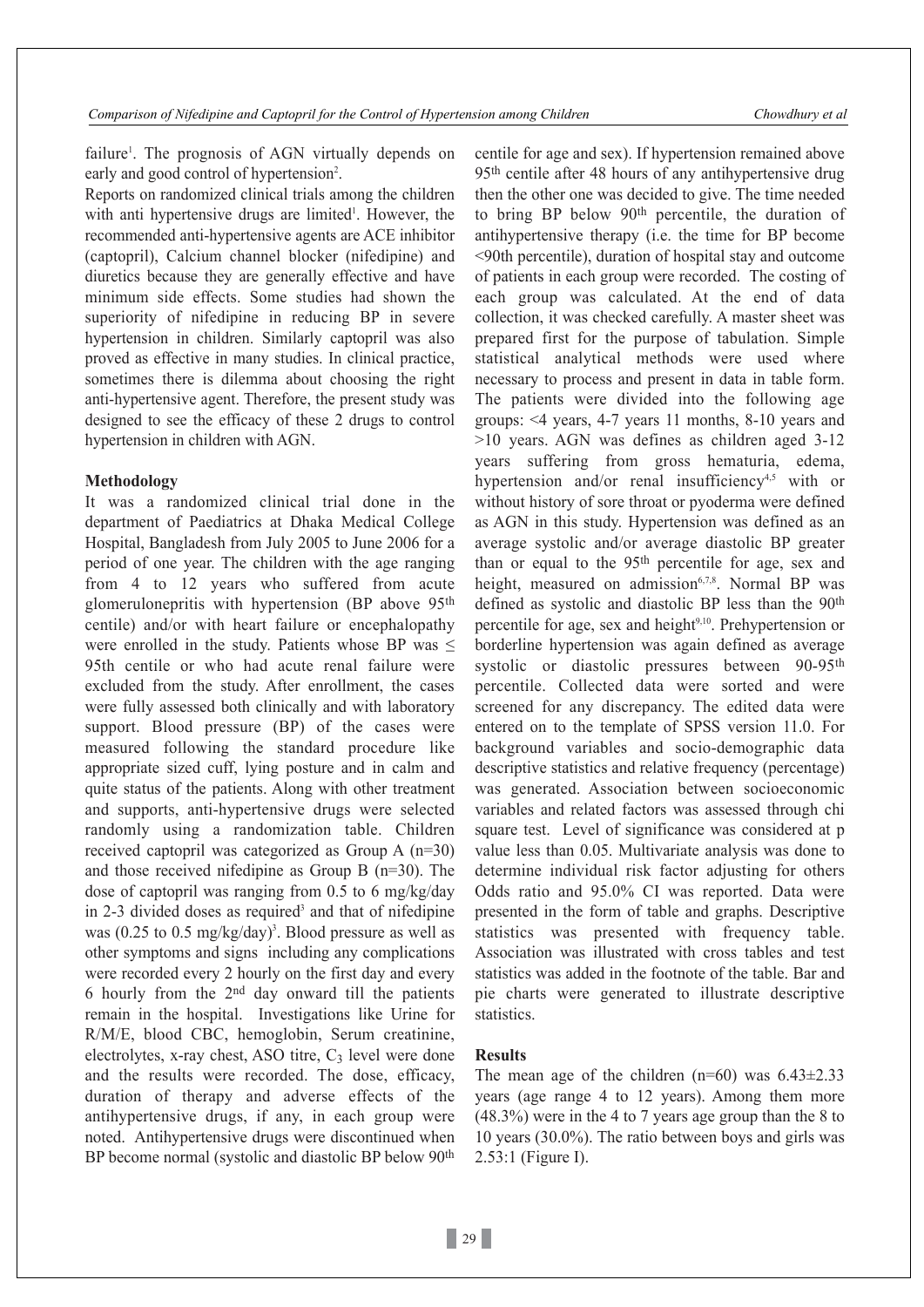

Among the sixty patients, 39(65%) patients were having AGN without complications. However, the rest 21(35%) cases had various complications with AGN; 11(18.33%) cases had heart failure, 6(10.0%) cases had hypertensive encephalopathy and 4(6.67%) cases had hypertensive encephalopathy and heart failure (Figure II).



Figure II: Different Complications of AGN in the study

The mean systolic and diastolic BP in group A on admission were 133.37±8.81 and 93.88±7.90 mm of Hg respectively and those in group B were 134.67±7.56 and 93.63±8.11 and there was no statistical difference (p>0.05). Mean systolic BP in Captopril group became 128.2 mm of Hg on day 2 from 133.2 mm of Hg on day 1; whereas in Nifedipine group, it became 116.8 mm of Hg from 134.4 mm of Hg (Fig. 3). Similar difference was observed in diastolic BP; where mean DBP became 84.9 mm of Hg on day 2 from 93.9 mm of Hg on day 1 in Captopril group. In Nifedipine group, it became 76.4 mm of Hg from 95.1 (Figure III).



Figure 1: Age distribution in two groups (years) Figure III: Response of Antihypertensives in reducing SBP

The days (mean  $\pm$  SD) required to bring BP < 95th centile in the captopril group was  $4.86 \pm 1.73$  days (range: 1.66 to 7.66 days) and that in nifedipine group was 2.17  $(\pm 1.73)$  days (range: 0.66 to 5.66 days). The difference between two groups was significant  $(p<0.01$ , CI was 1.92 to 3.46). The mean duration of anti-hypertensive therapy required in the captopril group  $6.75 \pm 2.04$  days (range: 3-10.33 days) and that in nifedipine group was  $3.67 \pm 1.24$  days (range: 2.00 to 7.33 days). This difference was significant  $(p<0.001$ , CI 2.20 to 3.95) (Figure IV).



Figure IV: Response of Anti-hypertensive in reducing SBP

The mean with SD of the duration of anti-hypertensive drugs therapy was found difference in captopril and nifedipine groups (Figure V).

The mean cost of antihypertensive therapy was 11.95±8.65 taka in captopril group (range: 1.50 to 33.50 taka) and 1.77±1.15 taka (range: 0.40 to 5.00 taka). The confidence interval (CI) was 6.99 to 13.37. The statistical difference between two groups was highly significant ( $p<0.001$ ) (Figure VI).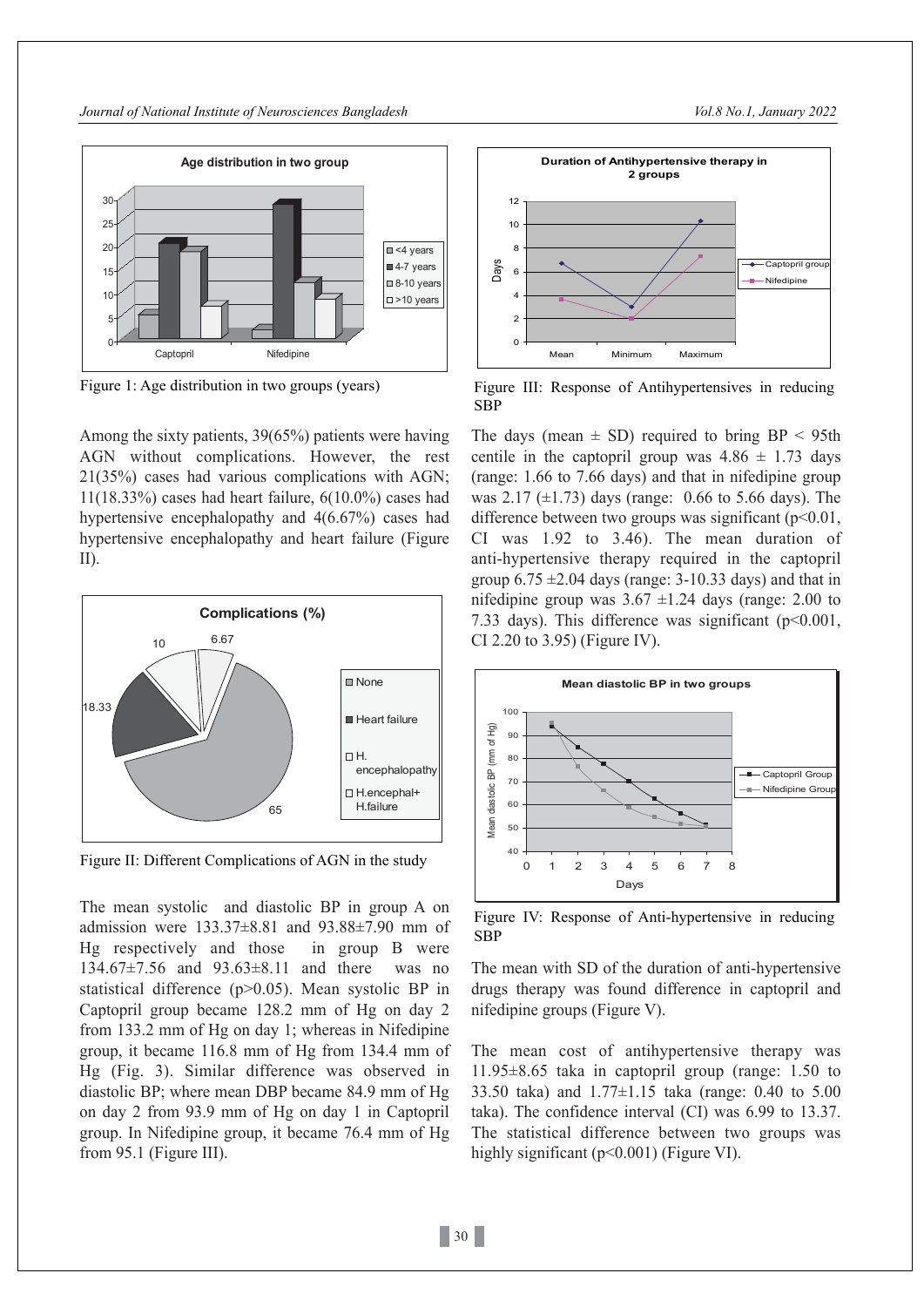

Figure V: Duration of Anti-Hypertensive (Days)



Figure VI: Cost of Antihypertensive (in taka)

There were no significant side effects of the antihypertensive given in both groups observed after therapy. Only one patient in captopril group complained of cough, two in the same group developed hyperkalemia after treatment had started. One from nifedipine group had constipation and 1 case complained of dizziness. The mean with SD of two groups stayed in the hospital were  $8.59\pm2.64$  days versus 5.53±1.49 days, minimum 3.00 versus 3.33 days and maximum 13.66 versus 9.0 days respectively in group A (Captopril) and group B (Nifedipine). The confidence interval (CI) was 1.95 to 4.17. The statistical difference between two groups was very significant ( $p<0.005$ ).

## **Discussion**

AGN causes significant hospital load also in Bangladesh. On average, it is responsible for 2%-5% of Pediatric admission in Bangladesh<sup>11,12</sup>. A total of  $60$ (sixty) patients were enrolled in this study. None was withdrawn from the study as there was no clinical deterioration or new complications arose.

Acute PSGN is common in children aged 5 to 12 years and uncommon in less than 3 years<sup>3</sup>. The male-to-female ratio range is  $2:1^{13}$ . The most patients in this study were between 4 to 10 years (78.3%) which was similar to many other studies. The ratio between boys and girls (2.53:1) was also correlated with most studies. Most patients had very high systolic (mean 133.93±8.26 mm of Hg) and diastolic (mean 93.57±8.11mm of Hg) blood pressure. These were said to be very high as these values were much higher than 95<sup>th</sup> percentile of any age.

Patient may develop encephalopathy and/or heart failure due to hypertension or hypervolumia as a complication in AGN. Regarding complications, 5.0 to 10.0% patients may suffer from encephalopathy and 8.0 to 20.0% from heart failure<sup>14,15,16</sup>. In this study,  $11(18.33%)$  had heart failure, 6 (10.0%) had hypertensive encephalopathy and 4(6.67%) had hypertensive encephalopathy with heart failure. The rate of heart failure only matched with one study, but most other studies shown much lower rate of complications than this study. Complications were most marked in more than 10 years age group (66.67%), next is less than 4 years (50.0%), 8 to 10 years (33.33%) and 4 to 7 years (24.13%) respectively in descending order.

There was an obvious difference between the effects of the two antihypertensives. Nifedipine reduced both SBP and DBP much earlier than Captopril, thus reducing the morbidity of the patient as well as duration and cost of therapy. There were no significant side effects of the antihypertensive given in both groups (10.0% in captopril and 6.0% in nifedipine group) observed after therapy.

As in other studies, our patients tolerated nifedipine well despite a sometimes large and unpredictable fall in BP. The even lower incidence of adverse events observed in our patient group compared with other studies of children, may be related to the presumed rapid rise in BP in APSGN. Regarding the hospital stay between two groups, Captopril group had a longer hospital stay than that of nifedipine group  $(p<0.005)$ . There was no significant difference between two groups statistically in outcome  $(p>0.05)$ .

As we have already mentioned that we found very high rate of complications (35.0%) of AGN than many other studies which might be due to the fact that all our cases were hypertensives ( i.e. BP>95th percentile). Another important reason for high rate of complications is that we could start treatment much later than expected due to the late arrival of the patients to the hospital. Poverty, ignorance, negligence, lack of health seeking behaviour are the additional factors for this apart from poor health education. As a result we also got very high systolic and diastolic BP in most cases ((86.67% and 73.33% respectively). Though we were very fortunate that there